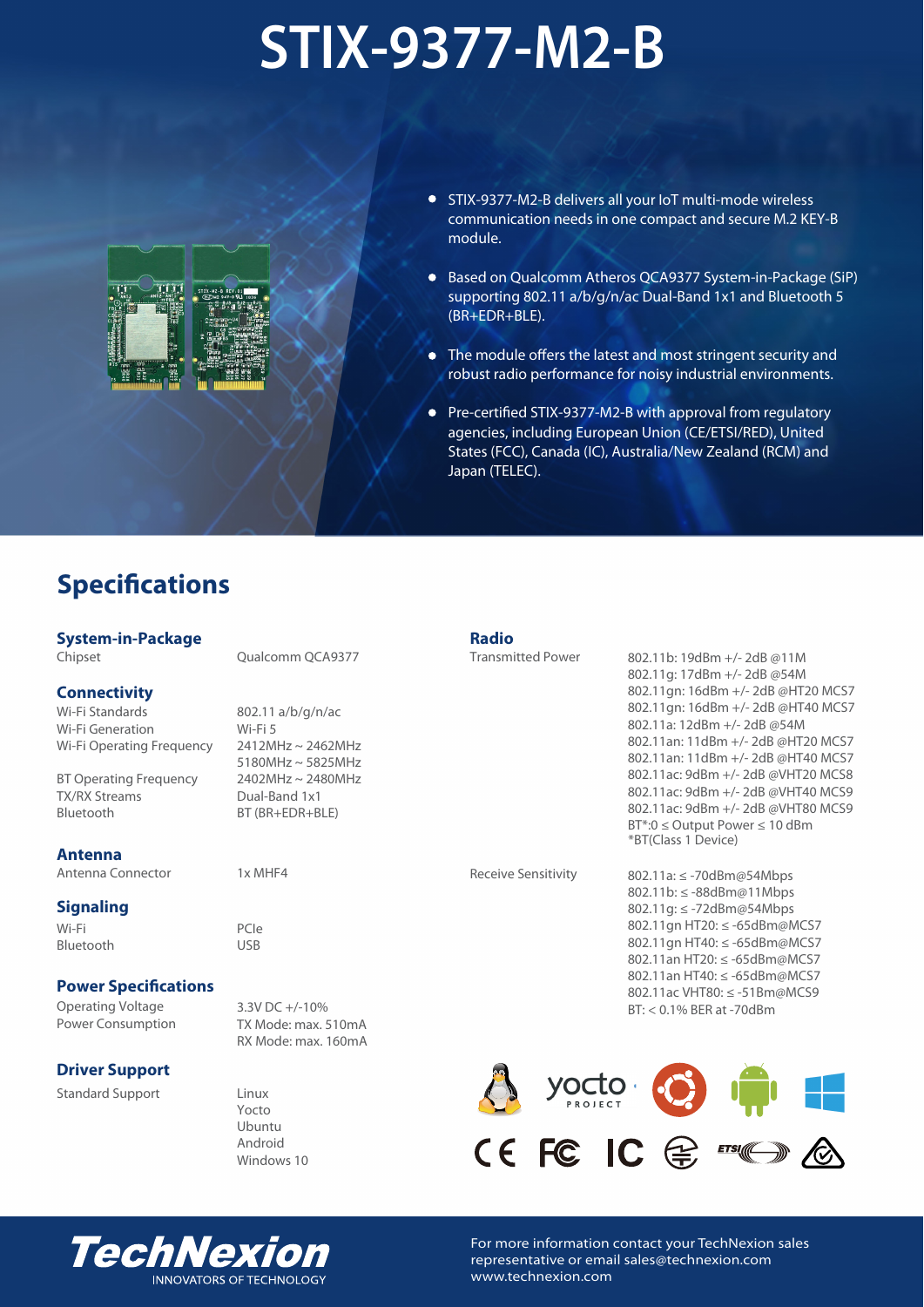# **Block Diagram**



# **Environmental and Mechanical**

Dimensions Form Factor Weight Temperature Relative Humidity MTBF Shock Vibration

22 x 30 mm / 22 x 42 mm M.2 KEY-B ≤ 3 grams Commercial: 0° to +60° C 10 to 90 % 50000 Hours 50G/25ms 20G/0-600Hz

# **Certification and Compliance**

| <b>USA</b>            | FCC ID: 2AKZA-OCA9377                  |
|-----------------------|----------------------------------------|
| Canada                | IC: 22364-OCA9377                      |
| Japan                 | TELEC: 201-180629                      |
| European Union        | EN 55032 / EN 55024                    |
|                       | EN 300 328 v2.2.2                      |
|                       | EN 301 893 v2.1.1                      |
| Australia/New Zealand | <b>RCM</b>                             |
| Bluetooth Logo        | QDID150839 (Bluetooth 4.2)             |
| Certification         | Compliant with RoHS / REACH directives |
|                       |                                        |

# **Order Information :**

| Code                   | Module                                                    |                                        |
|------------------------|-----------------------------------------------------------|----------------------------------------|
| <b>ISTIX-9377-M2-B</b> | QCA9377 SiP M.2 KEY-B Type 2242 IoT module.<br>Jualcomm ( | 'USB (BT<br>DC<br>$'$ $M1-F1$ .<br>Cie |

### **Mechanical Dimension**

(units in mm)







For more information contact your TechNexion sales representative or email sales@technexion.com www.technexion.com